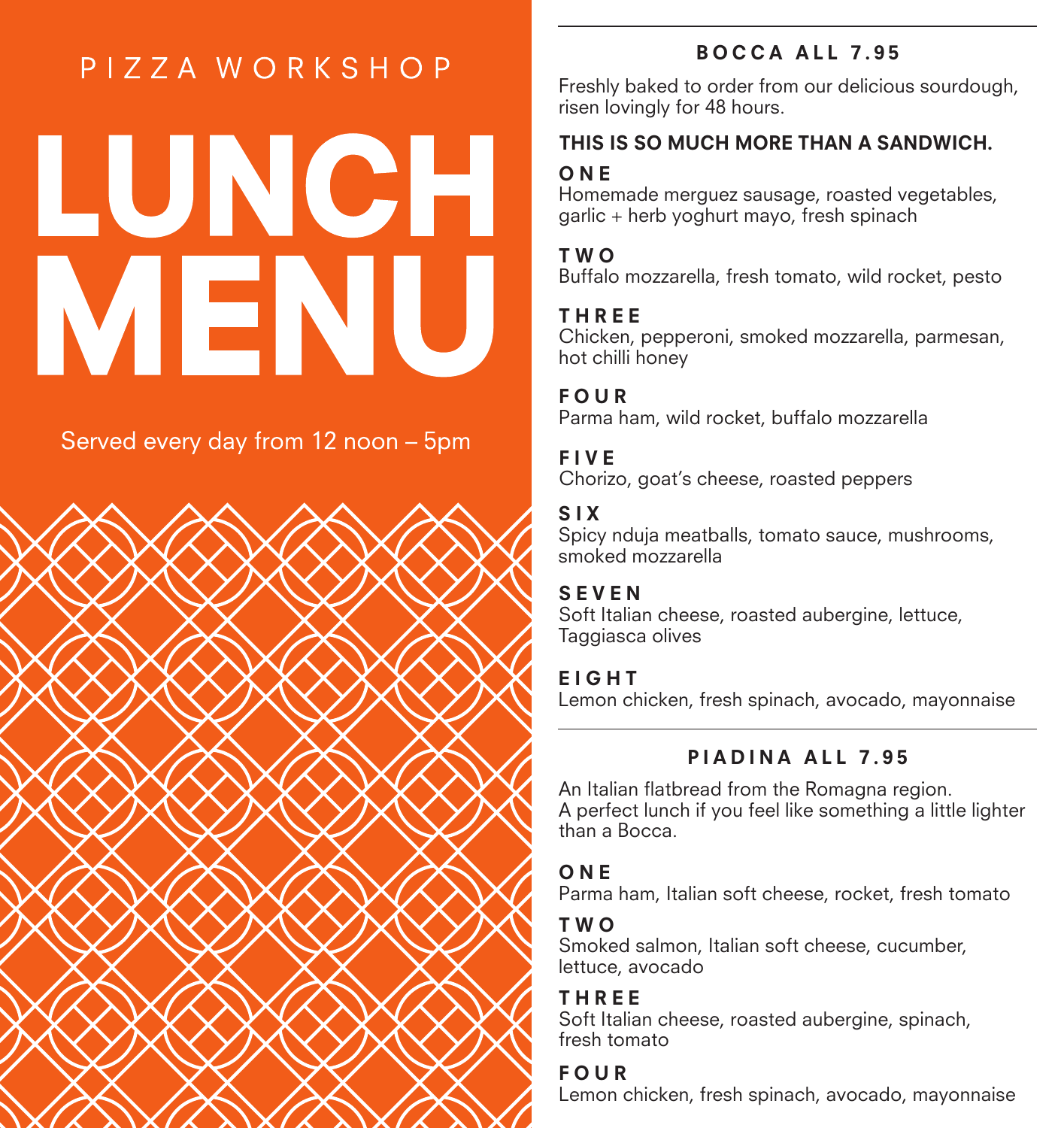# PIZZA WORKSHOP

# MENU

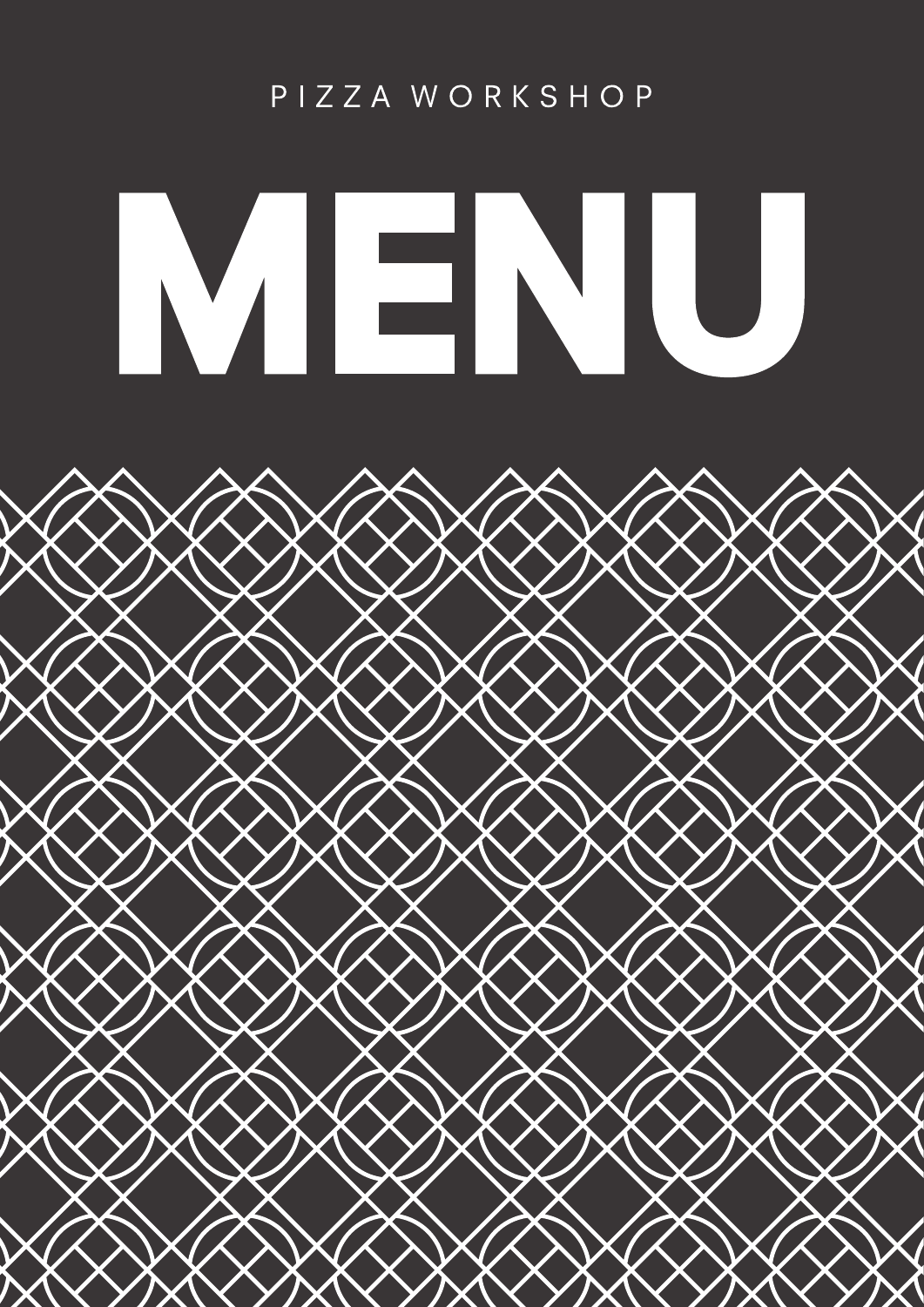# PIZZA

### Our 100% sourdough base is slowly risen over 30 hours and topped with our homemade San Marzano tomato sauce.

Swap fior di latte mozzarella for vegan cheese at no extra cost. We offer a gluten-free base for an extra 2.00\*

# DON'T FORGET TO ASK US ABOUT THIS WEEK'S SPECIALS

| ONE<br>Fior di latte mozzarella, basil                                                                                                          | 9.95  |
|-------------------------------------------------------------------------------------------------------------------------------------------------|-------|
| T W O<br>Fior di latte mozzarella, anchovies, capers, black olives, garlic, oregano                                                             | 11.50 |
| THREE<br>Fior di latte mozzarella, mushrooms, marinated artichokes, ham, olives                                                                 | 12.95 |
| FOUR<br>Fior di latte mozzarella, double pepperoni, hot chilli honey                                                                            | 12.95 |
| <b>FIVE</b><br>Fior di latte mozzarella, goat's cheese, roasted peppers, caramelised onion                                                      | 12.50 |
| <b>SIX</b><br>Buffalo mozzarella, Parma ham, wild rocket, parmesan                                                                              | 13.95 |
| <b>SEVEN</b><br>Fior di latte mozzarella, mascarpone, wild mushrooms, parmesan, truffle oil, thyme                                              | 13.50 |
| <b>EIGHT</b><br>Fior di latte mozzarella, homemade Italian sausage, Spanish chorizo, nduja, ham, oregano                                        | 14.95 |
| <b>NINE</b><br>Fior di latte mozzarella, homemade Italian sausage (or vegetarian fennel sausage),<br>porcini mushrooms, parmesan, basil, chilli | 13.50 |
| TFN                                                                                                                                             |       |

Fior di latte mozzarella, pancetta, spinach, gorgonzola, sweet picanté peppers, garlic, pinenuts 13.95

### EXTRA TOPPINGS 2.00

Anchovies, caramelised onion, artichoke, aubergine, sweet/roasted peppers, mushrooms, porcini, olives, capers, rocket, spinach, goat's cheese, gorgonzola, fior di latte mozzarella, buffalo mozzarella (£3), egg, Parma ham (£3), chorizo, pepperoni, Italian sausage, ham, nduja, pancetta, vegetarian fennel sausage

# PIZZA<br>ONE ONE Tomato, fior di latte mozzarella<br>TWO Tomato, fior di latte mozzarella, TWO Tomato, fior di latte mozzarella, ham<br>THREE Tomato, fior di latte mozzarella, pepp Tomato, fior di latte mozzarella, pepperoni JUICE 100% Eager orange or apple juice DESSERT Marshfield ice cream mini tub (chocolate, vanilla, strawberry) Marshfield fruit juice pop (blackcurrant or orange) CHILDREN'S MEAL 7.50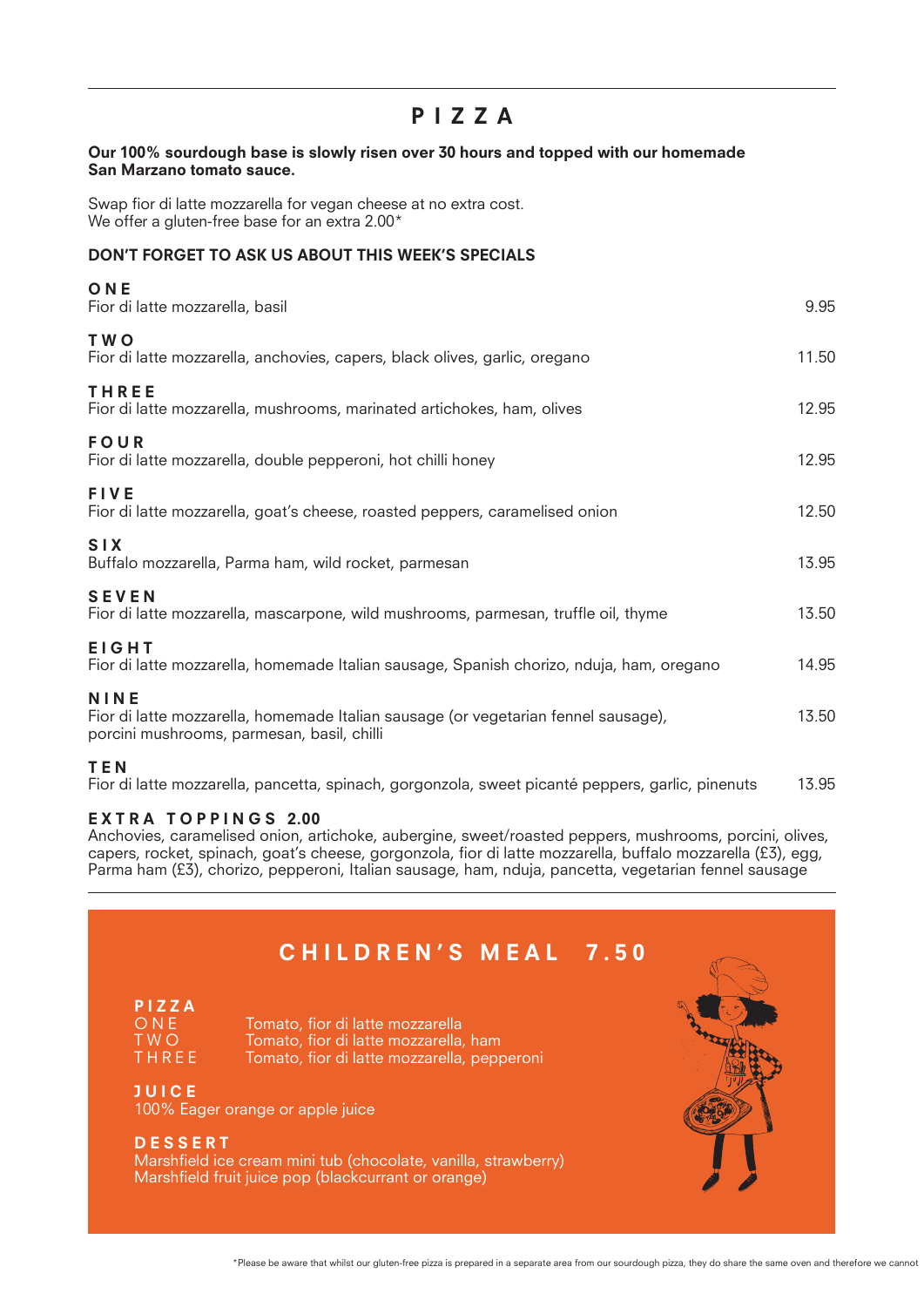# STARTERS AND SIDES

| Sourdough garlic bread (with cheese $+ 1.00$ )                                                            | 4.50 |
|-----------------------------------------------------------------------------------------------------------|------|
| Sicilian Nocellara olives                                                                                 | 3.95 |
| Baby peppers stuffed with soft cheese                                                                     | 4.95 |
| Spanish white anchovies                                                                                   | 6.50 |
| Spicy nduja meatballs                                                                                     | 6.50 |
| Burrata with red pesto                                                                                    | 7.50 |
| Side salad of rocket and radicchio leaves dressed with olive oil, balsamic vinegar and<br>grated parmesan | 5.00 |

# NOT PIZZA

### All served with warm sourdough flatbread.

### DELI BOARD (PERFECT FOR SHARING)

| With Meat: Italian charcuterie and cheeses, Spanish white anchovies, mixed olives, Datterini<br>tomates, stuffed peppers, artichoke hearts, marinated mushrooms                                               | 17.95 |
|---------------------------------------------------------------------------------------------------------------------------------------------------------------------------------------------------------------|-------|
| Without Meat: Italian cheeses, Spanish white anchovies, mixed olives, Datterini tomates, stuffed<br>peppers, artichoke hearts, marinated mushrooms                                                            | 17.95 |
| BUFFALO MOZZARELLA CAPRESE<br>Buffalo mozzarella, served with Datterini tomatoes and basil (with Parma ham + 2.00)                                                                                            | 11.95 |
| ROAST AUBERGINE, TOMATO + GOAT'S CHEESE SALAD<br>Strips of roasted aubergine, served on a bed of rocket, with fresh tomato and goat's cheese,<br>dressed with chilli, mint and red onion balsamic vinaigrette | 12.95 |

# DESSERTS

| CHOCOLATE BROWNIE<br>A home-made, dark chocolate brownie with white chocolate chunks, served with vanilla<br>ice-cream and chocolate sauce (gluten-free) | 6.00 |
|----------------------------------------------------------------------------------------------------------------------------------------------------------|------|
| <b>TIRAMISU</b><br>A classic Italian dessert with layers of coffee-infused sponge, mascarpone cream and chocolate                                        | 6.00 |
| NUTELLA, CUSTARD AND BANANA PIZZA<br>Exactly what it sounds like and SO good! Best shared                                                                | 7.00 |
| <b>AFFOGATO</b><br>A heavenly combination of vanilla ice-cream with a shot of hot espresso                                                               | 4.50 |

# ICE CREAM AND A SHOT

Select your favourite combination or choose from one of ours

Vanilla clotted cream & Baileys Irish Cream Lemon sorbet & Meletti Limoncella Coffee mocha & Cartron Café Liqueur Salted caramel & Jameson Irish Whiskey 6.50